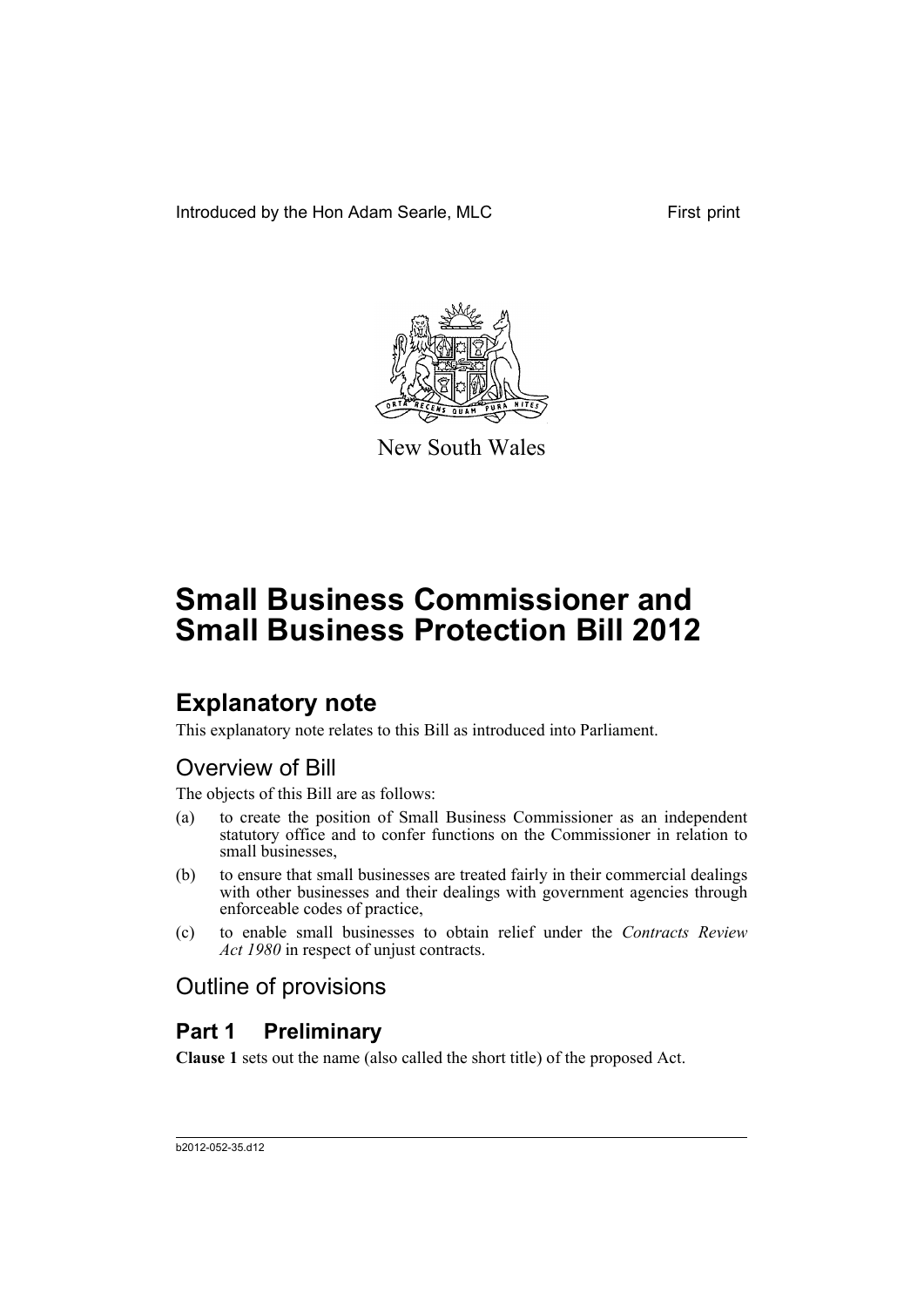Explanatory note

**Clause 2** provides for the commencement of the proposed Act on the date of assent to the proposed Act.

**Clause 3** defines certain words and expressions used in the proposed Act. A *small business* is defined as a business enterprise with no more than 20 full-time equivalent employees or with an annual income or expenditure of between \$10,000 and \$5 million.

# **Part 2 Small Business Commissioner**

**Clause 4** creates the statutory office of Small Business Commissioner.

**Clause 5** specifies the functions of the Commissioner. These include assisting small businesses in their dealings with government agencies.

**Clause 6** enables the Commissioner to require information to be provided from persons about their commercial dealings with small businesses.

**Clause 7** enables the Commissioner to share information with government agencies and certain other persons and bodies.

**Clause 8** requires the Commissioner to report annually to Parliament on the Commissioner's work and activities and on the regulatory burden on small **businesses** 

**Clause 9** enables the Commissioner to delegate his or her functions.

**Clause 10** provides for the staff of the Commissioner.

# **Part 3 Protection of small businesses**

**Clause 11** enables the regulations under the proposed Act to prescribe codes of practice with respect to the fair treatment of small businesses in their commercial dealings with other businesses and their dealings with government agencies. The Commissioner will be required to consult with representatives of industries or businesses likely to be affected by a code of practice before any such code of practice is made.

**Clause 12** makes it an offence to contravene a code of practice.

**Clause 13** provides that the Supreme Court may, on application by the Commissioner, grant an injunction in relation to contravention of a code of practice and also to prevent a person from interfering with an investigation by the Commissioner.

**Clause 14** confers on the Consumer, Trader and Tenancy Tribunal (the *CTTT*) jurisdiction under the *Contracts Review Act 1980* (the *CR Act*) with respect to unfair contracts to which a small business is a party. Under the proposed section, the operator of a small business will be able to apply to the CTTT for relief under the CR Act in relation to contracts the operator considers to be harsh, oppressive, unconscionable or unjust. The proposed provision does not affect the jurisdiction of the Supreme Court under the CR Act in relation to such contracts.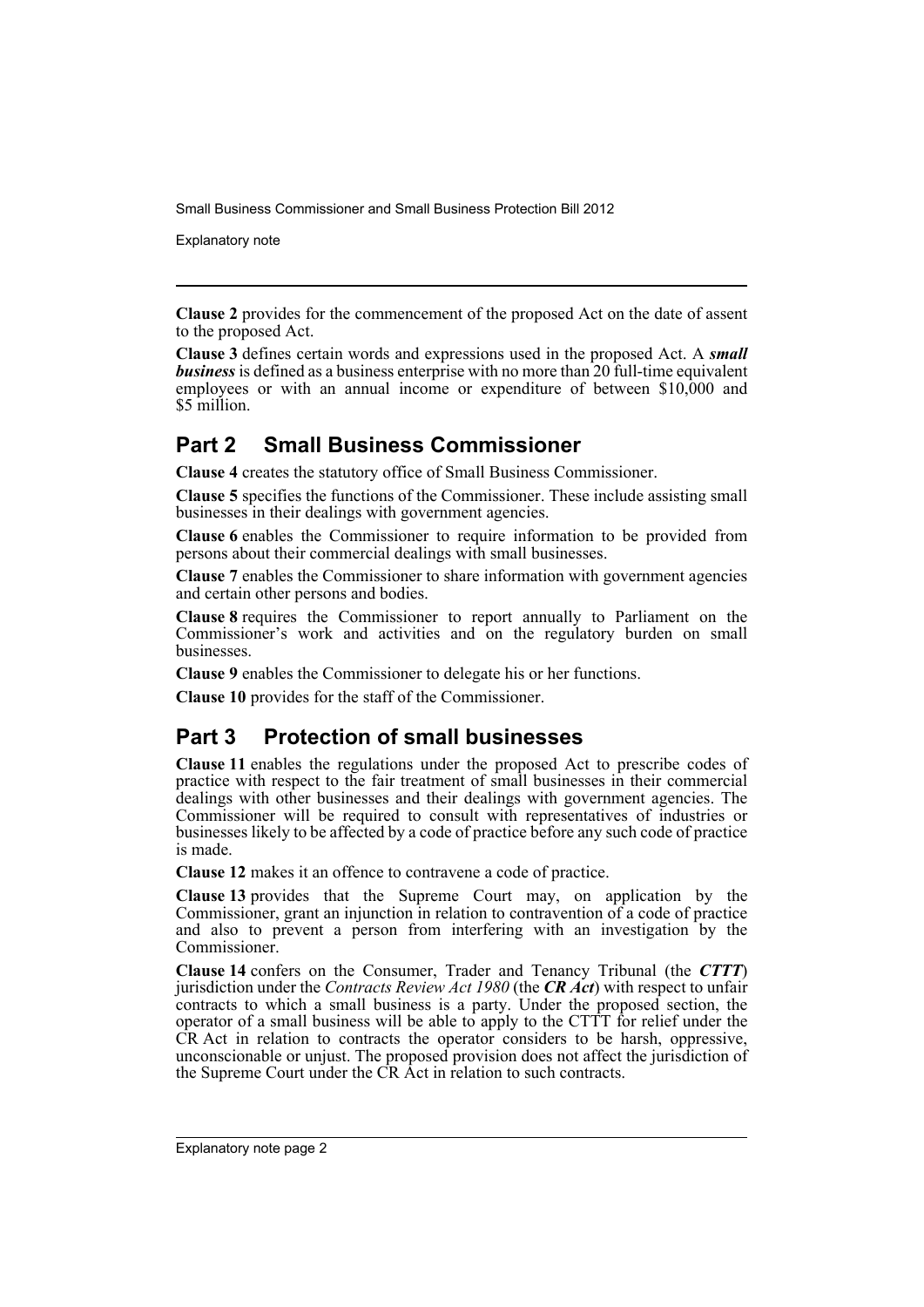Explanatory note

# **Part 4 Miscellaneous**

**Clause 15** provides that the proposed Act binds the Crown.

**Clause 16** excludes the Commissioner, members of staff and persons acting under the direction of the Commissioner from personal liability.

**Clause 17** provides for the manner in which proceedings for offences are to be dealt with.

**Clause 18** enables the Governor to make regulations for the purposes of the proposed Act.

**Clause 19** repeals the *Small Business Development Corporation Act 1984*.

## **Schedule 1 Provisions relating to Small Business Commissioner**

**Schedule 1** contains provisions relating to the Commissioner, including term of office. The Commissioner may be removed from office by the Governor but only on the address of both Houses of Parliament.

# **Schedule 2 Amendment of Acts**

**Schedule 2.1** amends the *Contracts Review Act 1980* to extend the operation of that Act to contracts to which small businesses are a party. The Supreme Court or the CTTT will be able to provide relief to small businesses in respect of a contract that was unjust (which includes unconscionable, harsh or oppressive) at the time it was made or that has been become unjust since it was made. The Commissioner will also be able to bring proceedings for relief on behalf of small businesses or intervene in proceedings on their behalf.

**Schedule 2.2** amends the *Government Information (Public Access) Act 2009* to prohibit applications being made under that Act for access to information of the office of the Small Business Commissioner.

**Schedule 2.3** amends the *Statutory and Other Offices Remuneration Act 1975* to add the Small Business Commissioner to the list of public offices to which that Act applies.

### **Schedule 3 Savings, transitional and other provisions**

**Schedule 3** contains savings, transitional and other provisions consequent on the enactment of the proposed Act. These include the power to make regulations of a savings or transitional nature consequential on the enactment of the proposed Act. The proposed Schedule also abolishes the Small Business Development Corporation and provides that the proposed Act (including the amendments to the *Contracts*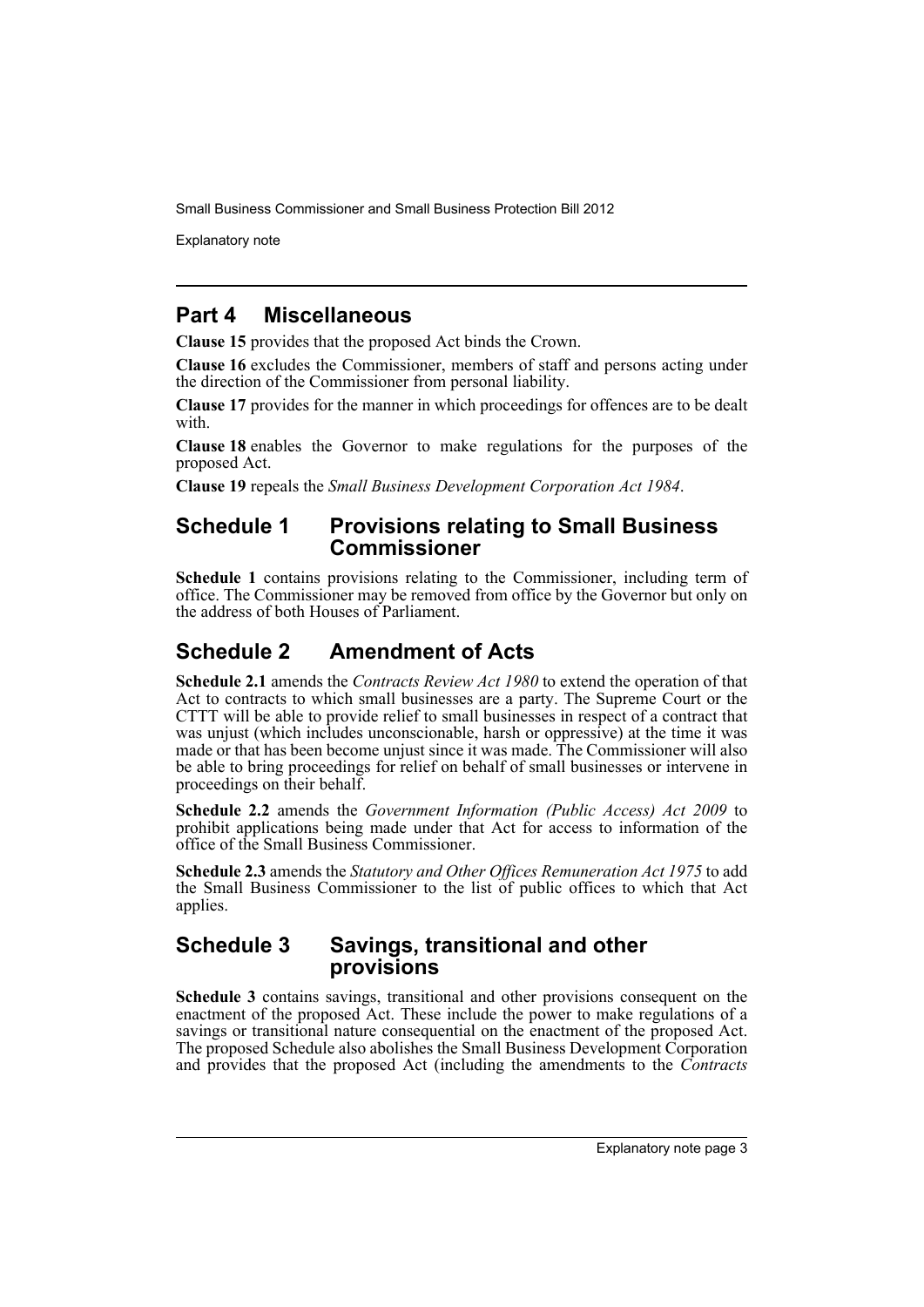Explanatory note

*Review Act 1980*) extends to contracts in force immediately before the commencement of the proposed Act.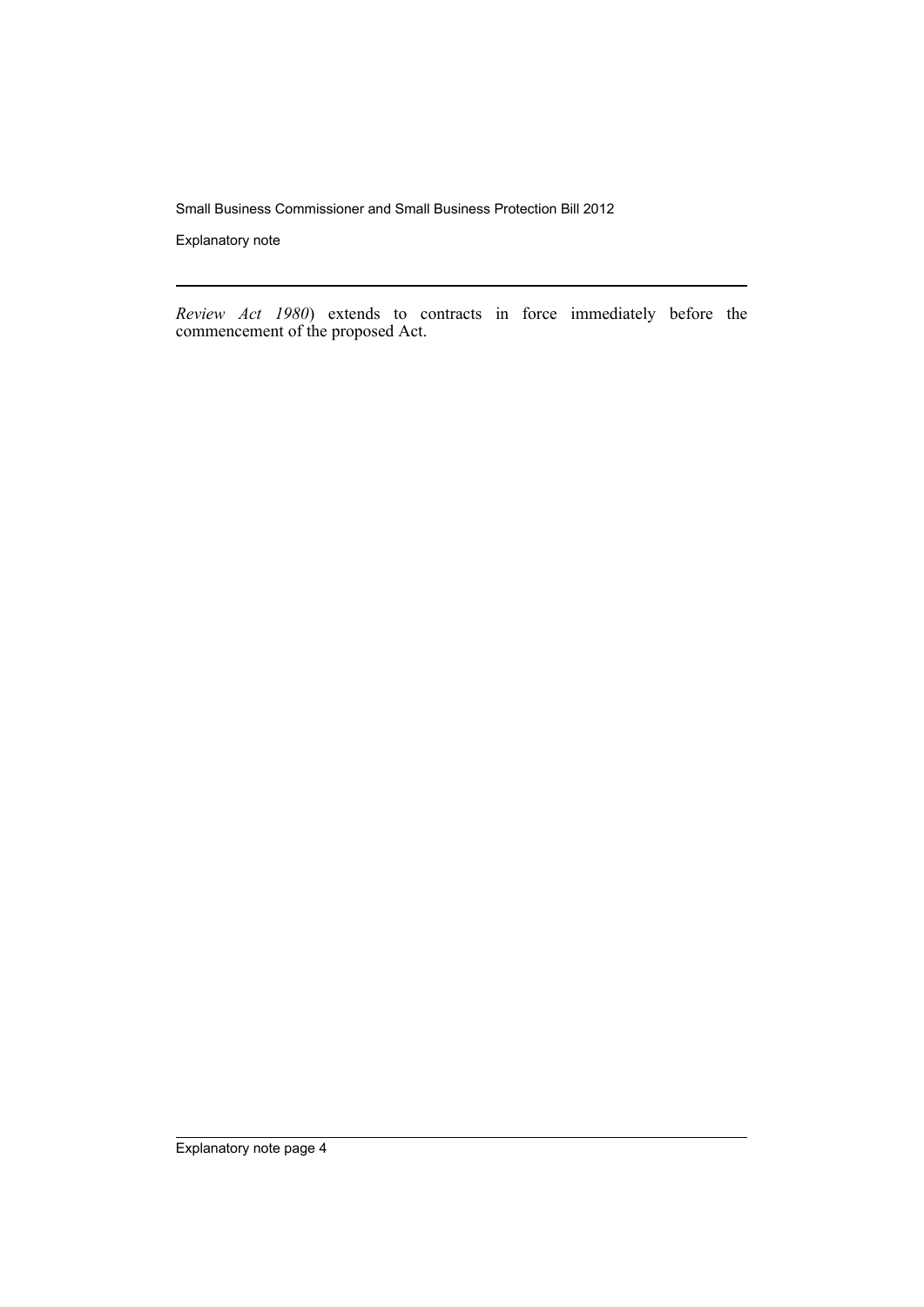Introduced by the Hon Adam Searle, MLC First print



New South Wales

# **Small Business Commissioner and Small Business Protection Bill 2012**

# **Contents**

|        |    |                                                                                  | Page |
|--------|----|----------------------------------------------------------------------------------|------|
| Part 1 |    | <b>Preliminary</b>                                                               |      |
|        | 1  | Name of Act                                                                      | 2    |
|        | 2  | Commencement                                                                     | 2    |
|        | 3  | Definitions                                                                      | 2    |
| Part 2 |    | <b>Small Business Commissioner</b>                                               |      |
|        | 4  | Appointment of Small Business Commissioner                                       | 3    |
|        | 5  | <b>Functions of Commissioner</b>                                                 | 3    |
|        | 6  | Requirement to provide information relating to dealings<br>with small businesses | 4    |
|        | 7  | Exchange of information                                                          | 4    |
|        | 8  | Annual report                                                                    | 5    |
|        | 9  | Delegation                                                                       | 5    |
|        | 10 | <b>Staff of Commissioner</b>                                                     | 5    |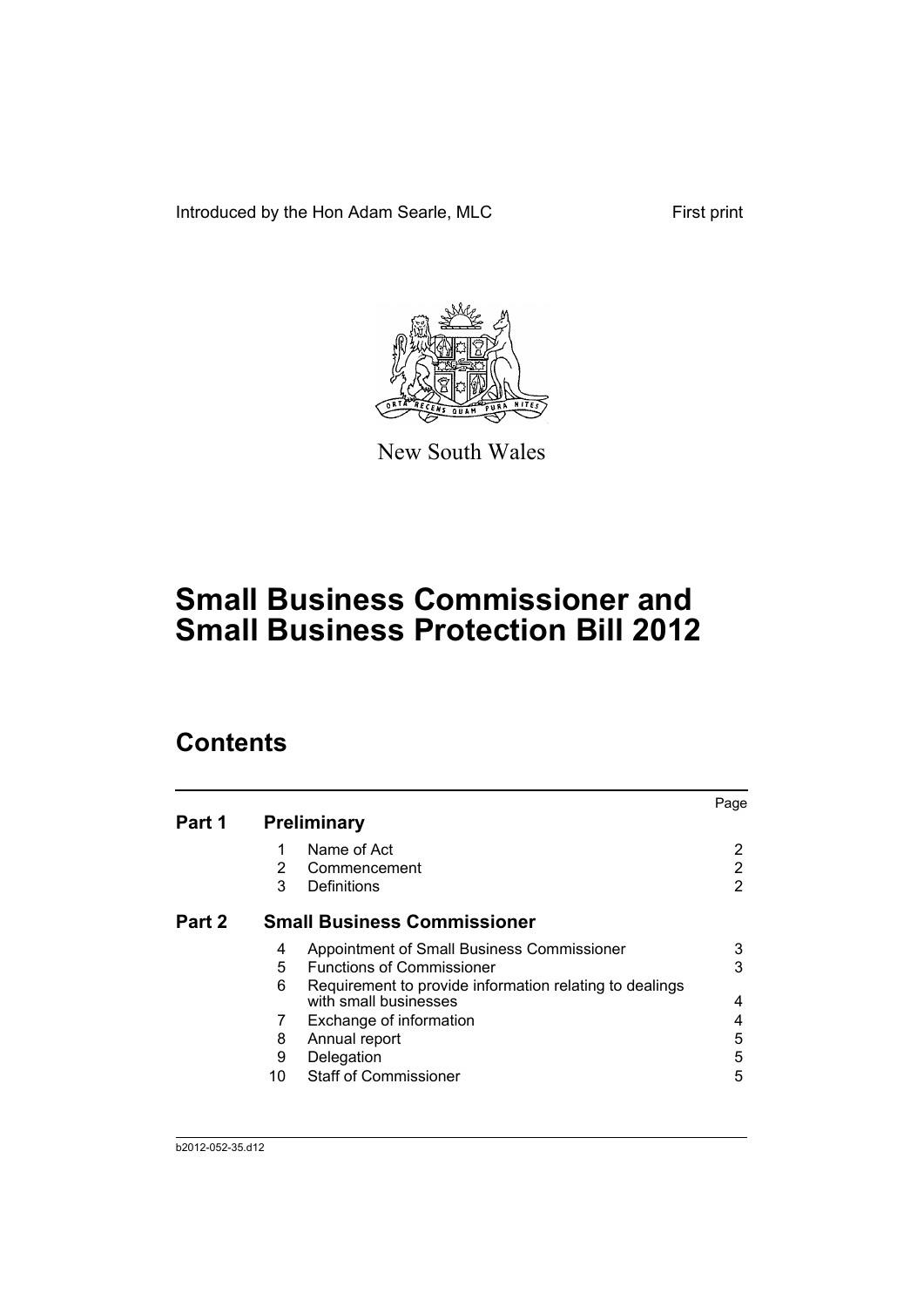Contents

|                   |    |                                                                     | Page |
|-------------------|----|---------------------------------------------------------------------|------|
| Part 3            |    | <b>Protection of small businesses</b>                               |      |
|                   | 11 | Codes of practice for fair treatment of small businesses            | 6    |
|                   | 12 | Contravention of code of practice                                   | 6    |
|                   | 13 | Injunctions                                                         | 6    |
|                   | 14 | Jurisdiction of CTTT in relation to unfair contracts                |      |
| Part 4            |    | <b>Miscellaneous</b>                                                |      |
|                   | 15 | Act to bind Crown                                                   | 8    |
|                   | 16 | Personal liability                                                  | 8    |
|                   | 17 | Proceedings for offences                                            | 8    |
|                   | 18 | Regulations                                                         | 8    |
|                   | 19 | Repeal of Small Business Development Corporation Act<br>1984 No 119 | 8    |
| <b>Schedule 1</b> |    | <b>Provisions relating to Small Business</b><br>Commissioner        | 9    |
| <b>Schedule 2</b> |    | <b>Amendment of Acts</b>                                            | 11   |
| <b>Schedule 3</b> |    | Savings, transitional and other provisions                          | 14   |
|                   |    |                                                                     |      |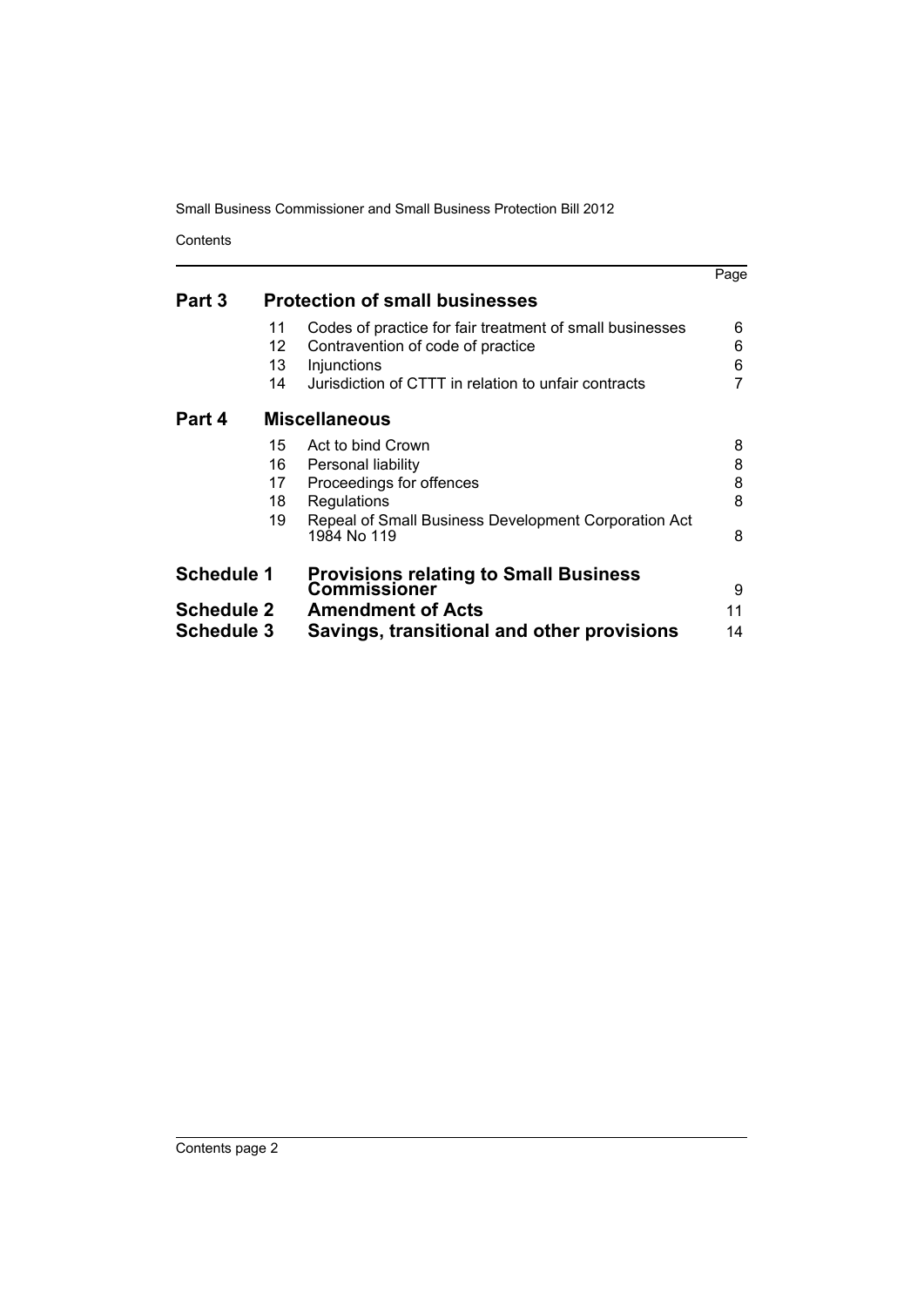

New South Wales

# **Small Business Commissioner and Small Business Protection Bill 2012**

No , 2012

# **A Bill for**

An Act to establish the office of the Small Business Commissioner; to empower the Commissioner to protect small businesses; to ensure that small businesses are treated fairly; and for other purposes.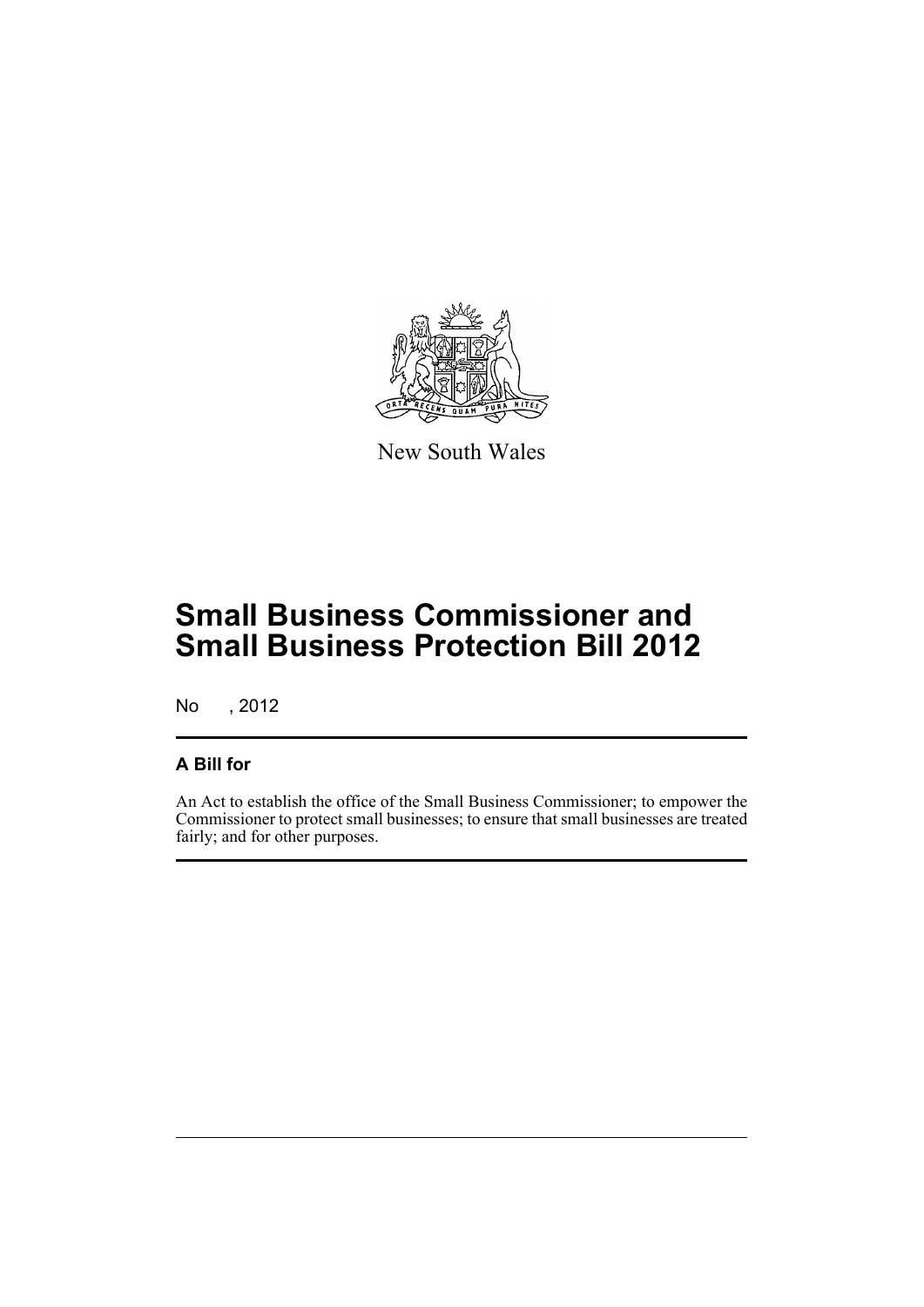Part 1 Preliminary

<span id="page-7-3"></span><span id="page-7-2"></span><span id="page-7-1"></span><span id="page-7-0"></span>

|                              |     |                     | The Legislature of New South Wales enacts:                                                                                                  | 1               |
|------------------------------|-----|---------------------|---------------------------------------------------------------------------------------------------------------------------------------------|-----------------|
| <b>Preliminary</b><br>Part 1 |     |                     | $\overline{2}$                                                                                                                              |                 |
| 1                            |     | <b>Name of Act</b>  |                                                                                                                                             | 3               |
|                              |     |                     | This Act is the Small Business Commissioner and Small Business<br>Protection Act 2012.                                                      | 4<br>5          |
| $\mathbf{2}$                 |     | <b>Commencement</b> |                                                                                                                                             | 6               |
|                              |     |                     | This Act commences on the date of assent to this Act.                                                                                       | $\overline{7}$  |
| 3                            |     | <b>Definitions</b>  |                                                                                                                                             | 8               |
|                              | (1) |                     | In this Act:                                                                                                                                | 9               |
|                              |     |                     | code of practice means a code of practice prescribed by the regulations.                                                                    | 10 <sup>1</sup> |
|                              |     |                     | <b>Commissioner</b> means the Small Business Commissioner appointed<br>under this Act.                                                      | 11<br>12        |
|                              |     |                     | <i>function</i> includes a power, authority or duty, and <i>exercise</i> a function<br>includes perform a duty.                             | 13<br>14        |
|                              |     |                     | government agency means:                                                                                                                    | 15              |
|                              |     | (a)                 | a public authority constituted by or under an Act, or                                                                                       | 16              |
|                              |     | (b)                 | a NSW Government agency, or                                                                                                                 | 17              |
|                              |     | (c)                 | a Division of the Government Service, or                                                                                                    | 18              |
|                              |     | (d)                 | a council (within the meaning of the <i>Local Government Act 1993</i> )<br>or other local authority, or                                     | 19<br>20        |
|                              |     | (e)                 | a State owned corporation.                                                                                                                  | 21              |
|                              |     | with:               | small business means a business enterprise, whether operated by a<br>natural person, sole trader, partnership, corporation or other entity, | 22<br>23<br>24  |
|                              |     | (a)                 | no more than 20 full-time equivalent employees at the one time,<br><sub>or</sub>                                                            | 25<br>26        |
|                              |     | (b)                 | an annual income or annual expenditure of between \$10,000 and<br>\$5,000,000,                                                              | 27<br>28        |
|                              |     | agency.             | but does not include any such business enterprise that is a government                                                                      | 29<br>30        |
|                              | (2) |                     | Notes included in this Act do not form part of this Act.                                                                                    | 31              |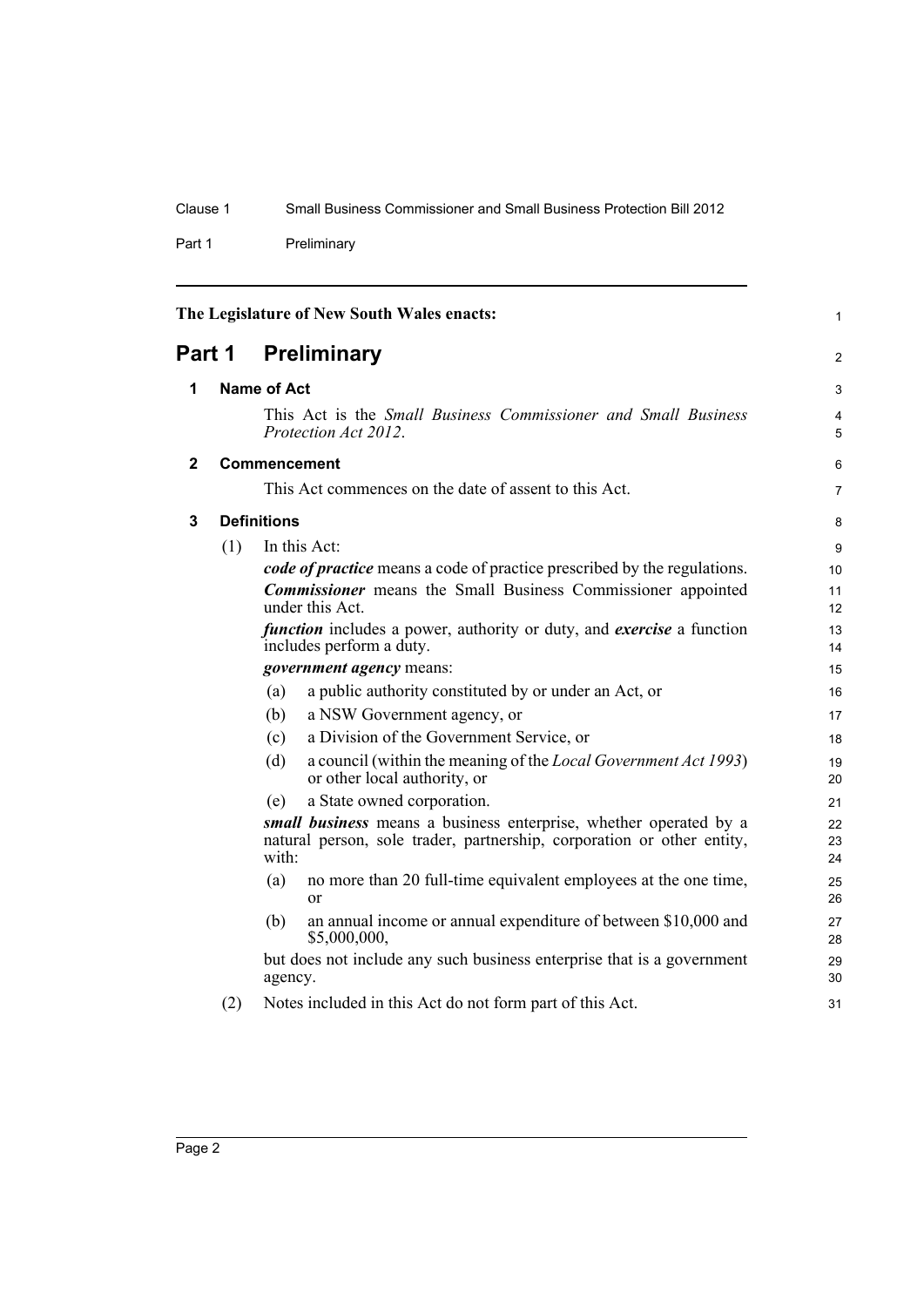| <b>Small Business Commissioner and Small Business Protection Bill 2012</b> | Clause 4 |
|----------------------------------------------------------------------------|----------|
|----------------------------------------------------------------------------|----------|

Small Business Commissioner **Part 2 Part 2** 

<span id="page-8-2"></span><span id="page-8-1"></span><span id="page-8-0"></span>

| Part 2 |     |     | <b>Small Business Commissioner</b>                                                                                                                                                                                                                                                                                                                                                                                                                                                     | 1                                            |
|--------|-----|-----|----------------------------------------------------------------------------------------------------------------------------------------------------------------------------------------------------------------------------------------------------------------------------------------------------------------------------------------------------------------------------------------------------------------------------------------------------------------------------------------|----------------------------------------------|
| 4      |     |     | <b>Appointment of Small Business Commissioner</b>                                                                                                                                                                                                                                                                                                                                                                                                                                      | 2                                            |
|        | (1) |     | The Governor may, on the recommendation of the Minister, appoint a<br>Small Business Commissioner.                                                                                                                                                                                                                                                                                                                                                                                     | 3<br>4                                       |
|        | (2) |     | Schedule 1 contains ancillary provisions relating to the Commissioner,<br>including term of office and removal from office.                                                                                                                                                                                                                                                                                                                                                            | 5<br>6                                       |
| 5      |     |     | <b>Functions of Commissioner</b>                                                                                                                                                                                                                                                                                                                                                                                                                                                       | 7                                            |
|        | (1) |     | The Commissioner has the following functions:                                                                                                                                                                                                                                                                                                                                                                                                                                          | 8                                            |
|        |     | (a) | to be an advocate for small business generally,                                                                                                                                                                                                                                                                                                                                                                                                                                        | 9                                            |
|        |     | (b) | to receive and investigate complaints by or on behalf of small<br>businesses (either on an individual or collective basis) regarding<br>their commercial dealings with other businesses or their dealings<br>with government agencies, and to facilitate resolution of such<br>complaints through measures considered appropriate by the<br>Commissioner such as mediation (including compulsory<br>mediation schemes) or the making representations on behalf of<br>small businesses, | 10<br>11<br>12<br>13<br>14<br>15<br>16<br>17 |
|        |     | (c) | to refer, in such cases as the Commissioner considers appropriate,<br>complaints received by the Commissioner to a government<br>agency or other person or body,                                                                                                                                                                                                                                                                                                                       | 18<br>19<br>20                               |
|        |     | (d) | to assist small businesses in their dealings with other businesses<br>or government agencies, if requested to do so,                                                                                                                                                                                                                                                                                                                                                                   | 21<br>22                                     |
|        |     | (e) | to disseminate information to small businesses to assist them in<br>making decisions relevant to their commercial dealings with<br>other businesses and their dealings with government agencies,                                                                                                                                                                                                                                                                                       | 23<br>24<br>25                               |
|        |     | (f) | to administer codes of practice,                                                                                                                                                                                                                                                                                                                                                                                                                                                       | 26                                           |
|        |     | (g) | to monitor, investigate and advise the Minister about:                                                                                                                                                                                                                                                                                                                                                                                                                                 | 27                                           |
|        |     |     | non-compliance with codes of practice, and<br>(i)                                                                                                                                                                                                                                                                                                                                                                                                                                      | 28                                           |
|        |     |     | (ii)<br>market practices that may adversely affect small<br>businesses.                                                                                                                                                                                                                                                                                                                                                                                                                | 29<br>30                                     |
|        |     | (h) | to report to the Minister on matters affecting small businesses at<br>the request of the Minister,                                                                                                                                                                                                                                                                                                                                                                                     | 31<br>32                                     |
|        |     | (i) | to report to the Minister on any aspect of the Commissioner's<br>functions at the request of the Minister or on the Commissioner's<br>own initiative,                                                                                                                                                                                                                                                                                                                                  | 33<br>34<br>35                               |
|        |     | (i) | to take any other action considered appropriate by the<br>Commissioner for the purpose of facilitating and encouraging the<br>fair treatment of small businesses in their commercial dealings                                                                                                                                                                                                                                                                                          | 36<br>37<br>38                               |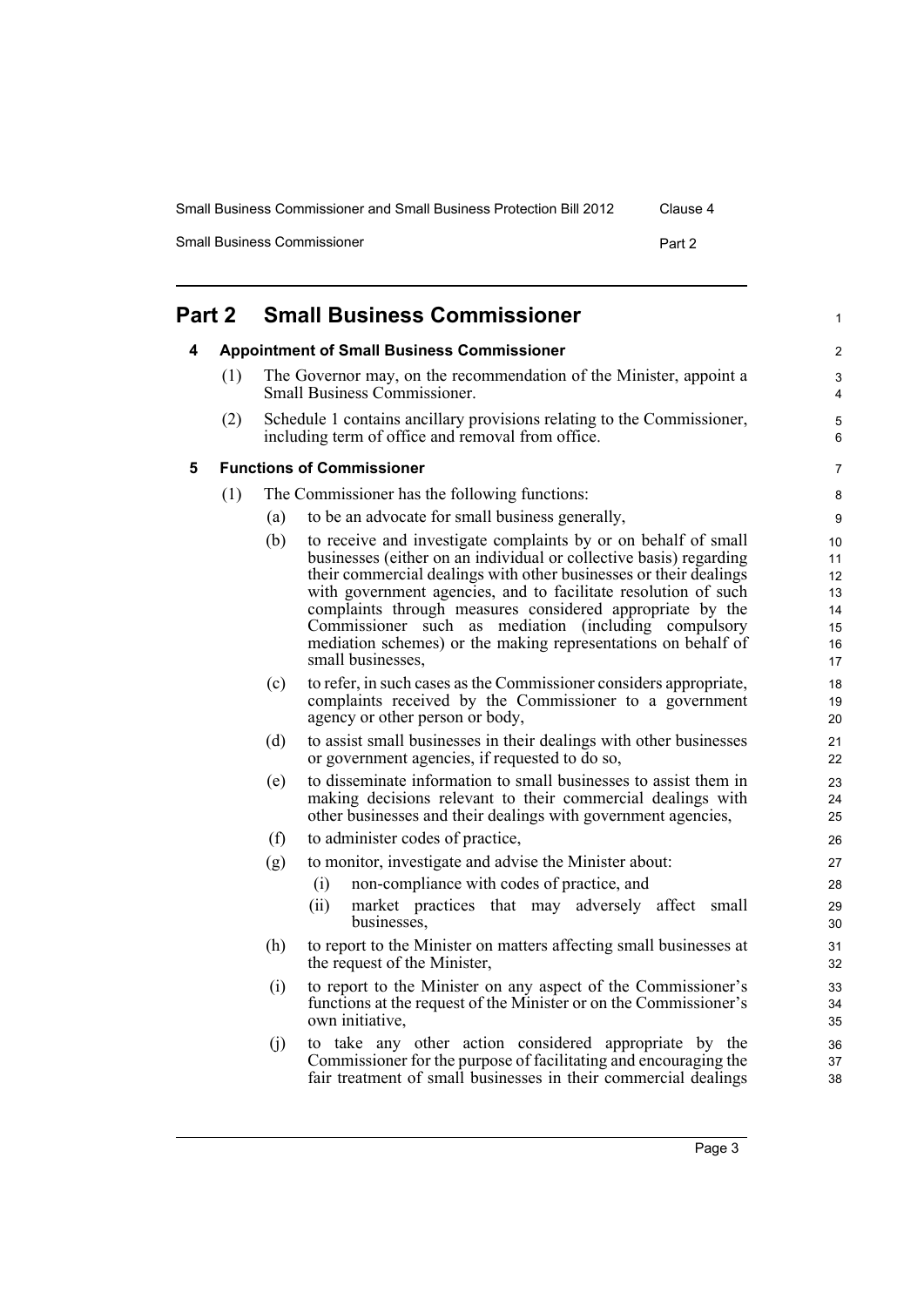Part 2 Small Business Commissioner

with other businesses and their dealings with government agencies or assisting small businesses in their dealings with other businesses or government agencies,

- (k) such other functions as are conferred or imposed on the Commissioner by or under this or any other Act.
- (2) The Commissioner is to exercise his or her functions with a view to the development and maintenance in this State of relationships between small businesses in their commercial dealings with other businesses or their dealings with government agencies or assisting small businesses in their dealings with other businesses or government agencies.
- (3) A reference in this section to other businesses is a reference to any type of business whether or not small.

#### <span id="page-9-0"></span>**6 Requirement to provide information relating to dealings with small businesses**

- (1) The Commissioner may, by notice in writing, require a person to provide, within the time specified in the notice, the Commissioner with such information as the Commissioner requires by the notice that relates to the person's commercial dealings with small businesses.
- (2) Any such requirement may relate to information that is commercial-in-confidence but the Commissioner is not authorised to disclose information of that kind that is provided to the Commissioner.
- (3) A person must not fail or refuse to comply with a requirement under this section.

Maximum penalty: 50 penalty units.

#### <span id="page-9-1"></span>**7 Exchange of information**

- (1) The Commissioner may enter into an arrangement (*an information sharing arrangement*) with a relevant agency for the purposes of sharing or exchanging any information that is held by the Commissioner or the agency.
- (2) The information to which an information sharing arrangement may relate is limited to information that assists in the exercise of the functions of the Commissioner or of the relevant agency concerned.
- (3) Under an information sharing arrangement, the Commissioner and the relevant agency are, despite any other Act or law, authorised:
	- (a) to request and receive information that is held by the other party to the arrangement, and
	- (b) to disclose that information to the other party.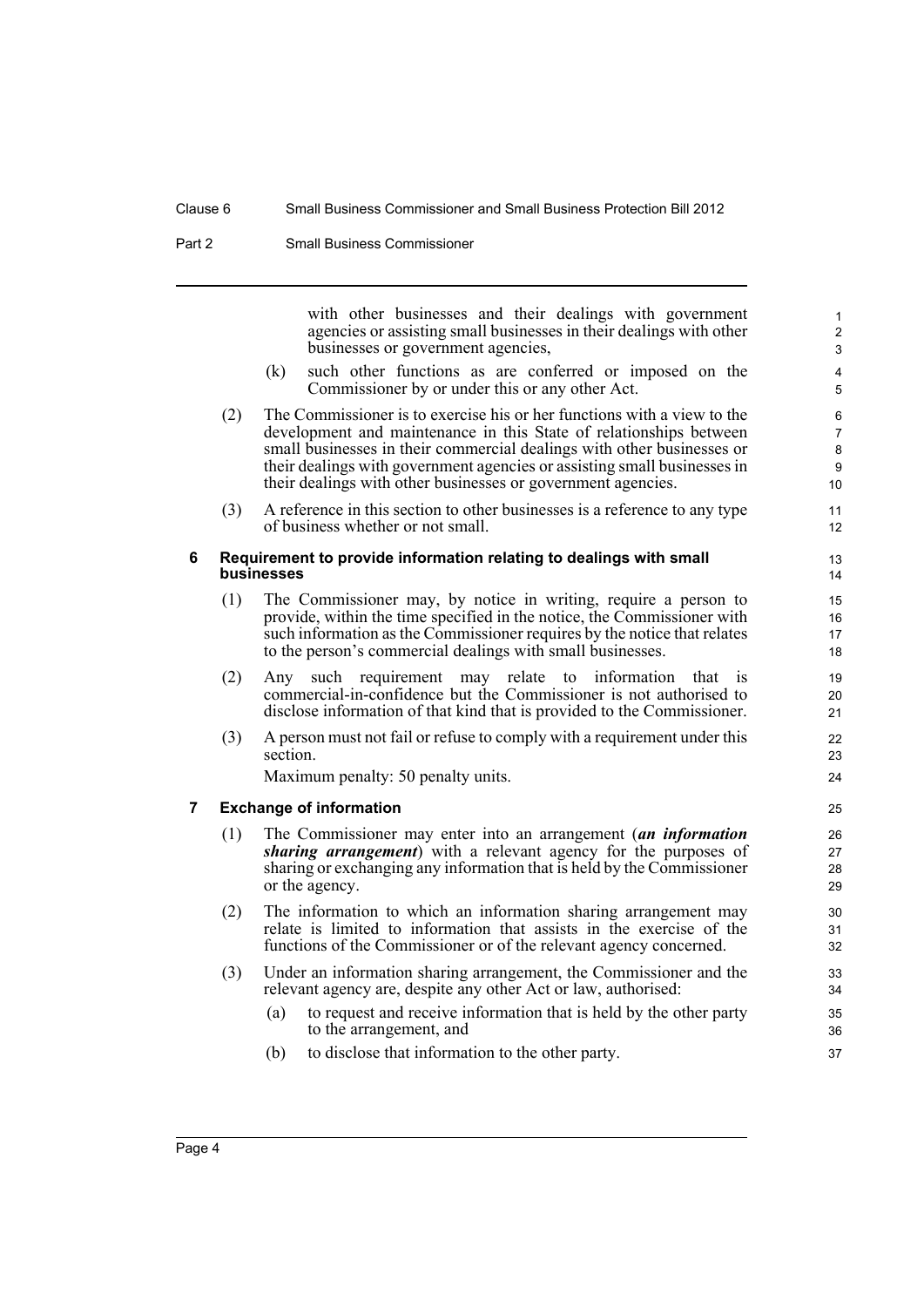| Small Business Commissioner and Small Business Protection Bill 2012<br>Clause 8 |  |
|---------------------------------------------------------------------------------|--|
|---------------------------------------------------------------------------------|--|

| <b>Small Business Commissioner</b><br>Part 2 |
|----------------------------------------------|
|                                              |

<span id="page-10-2"></span><span id="page-10-1"></span><span id="page-10-0"></span>

|    | (4) | However, this section does not authorise the disclosure of any<br>information that is commercial-in-confidence.                                            | 1<br>$\overline{c}$ |
|----|-----|------------------------------------------------------------------------------------------------------------------------------------------------------------|---------------------|
|    | (5) | In this section:                                                                                                                                           | 3                   |
|    |     | <i>relevant agency</i> means any of the following:                                                                                                         | 4                   |
|    |     | a government agency,<br>(a)                                                                                                                                | 5                   |
|    |     | the holder of a statutory office,<br>(b)                                                                                                                   | 6                   |
|    |     | (c)<br>any other person or body prescribed by the regulations.                                                                                             | 7                   |
| 8  |     | <b>Annual report</b>                                                                                                                                       | 8                   |
|    | (1) | The Commissioner is, as soon as practicable after 30 June in each year,<br>to prepare and furnish to the Presiding Officer of each House of<br>Parliament: | 9<br>10<br>11       |
|    |     | a report on the Commissioner's work and activities for the<br>(a)<br>12 months ending on that 30 June, and                                                 | 12<br>13            |
|    |     | a report on the regulatory burden on small businesses in relation<br>(b)<br>to the period of 12 months ending on that 30 June.                             | 14<br>15            |
|    | (2) | Any such report on the regulatory burden on small businesses is to<br>include the following:                                                               | 16<br>17            |
|    |     | the sources (such as legislative, procedural or administrative<br>(a)<br>requirements) of the regulatory burden on small businesses,                       | 18<br>19            |
|    |     | recommendations for alleviating any such burden.<br>(b)                                                                                                    | 20                  |
|    | (3) | A copy of a report under this section is to be provided to the Minister.                                                                                   | 21                  |
| 9  |     | <b>Delegation</b>                                                                                                                                          | 22                  |
|    |     | The Commissioner may delegate the exercise of any function of the<br>Commissioner (other than this power of delegation) to:                                | 23<br>24            |
|    |     | any member of staff of the Commissioner, or<br>(a)                                                                                                         | 25                  |
|    |     | any person, or any class of persons, authorised for the purposes<br>(b)<br>of this section by the regulations.                                             | 26<br>27            |
| 10 |     | <b>Staff of Commissioner</b>                                                                                                                               | 28                  |
|    |     | The staff of the Commissioner are to be employed under Chapter 1A of<br>the Public Sector Employment and Management Act 2002.                              | 29<br>30            |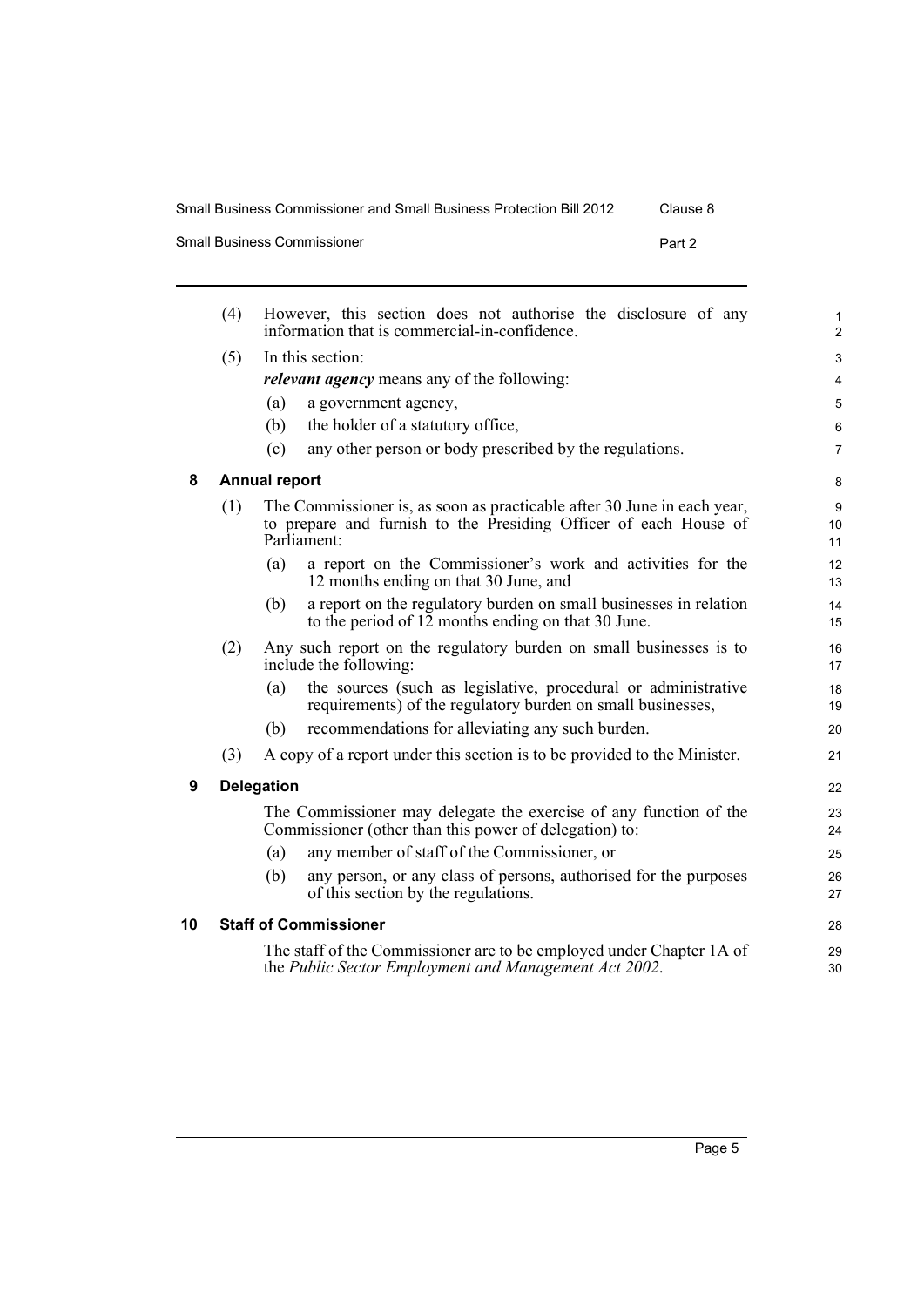Part 3 **Protection of small businesses** 

# <span id="page-11-0"></span>**Part 3 Protection of small businesses**

#### <span id="page-11-1"></span>**11 Codes of practice for fair treatment of small businesses**

(1) The regulations may prescribe a code of practice with respect to the fair treatment of small businesses in their commercial dealings with other businesses (whether or not small businesses) and in their dealings with government agencies.

1

- (2) Without limiting subsection (1), a code of practice may provide for good faith obligations in commercial dealings.
- (3) A code of practice may not be prescribed by the regulations unless the Commissioner has, before any such regulation is made, consulted with each body or organisation that the Commissioner considers to be representative of an industry or business likely to be affected by the code of practice.

#### <span id="page-11-2"></span>**12 Contravention of code of practice**

A person must not, in trade or commerce, contravene a code of practice. Maximum penalty: 1,000 penalty units in the case of a corporation or 200 penalty units in the case of an individual.

#### <span id="page-11-3"></span>**13 Injunctions**

- (1) The Supreme Court may, on application by the Commissioner, grant an injunction in such terms as the Court determines to be appropriate if satisfied that a person has engaged, or is proposing to engage, in conduct that constituted, is constituting, or would constitute:
	- (a) a contravention of a code of practice, or
	- (b) attempting to contravene a code of practice, or
	- (c) aiding, abetting, counselling or procuring a person to contravene a code of practice, or
	- (d) inducing, or attempting to induce, whether by threats or promises or otherwise, a person to contravene a code of practice, or
	- (e) being in any way, directly or indirectly, knowingly concerned in, or party to, the contravention by a person of a code of practice, or
	- (f) conspiring with others to contravene a code of practice, or
	- (g) interfering with an investigation by the Commissioner.
- (2) An injunction may be granted under this section as an interim injunction without an undertaking being required as to damages or costs or may be granted as a permanent injunction.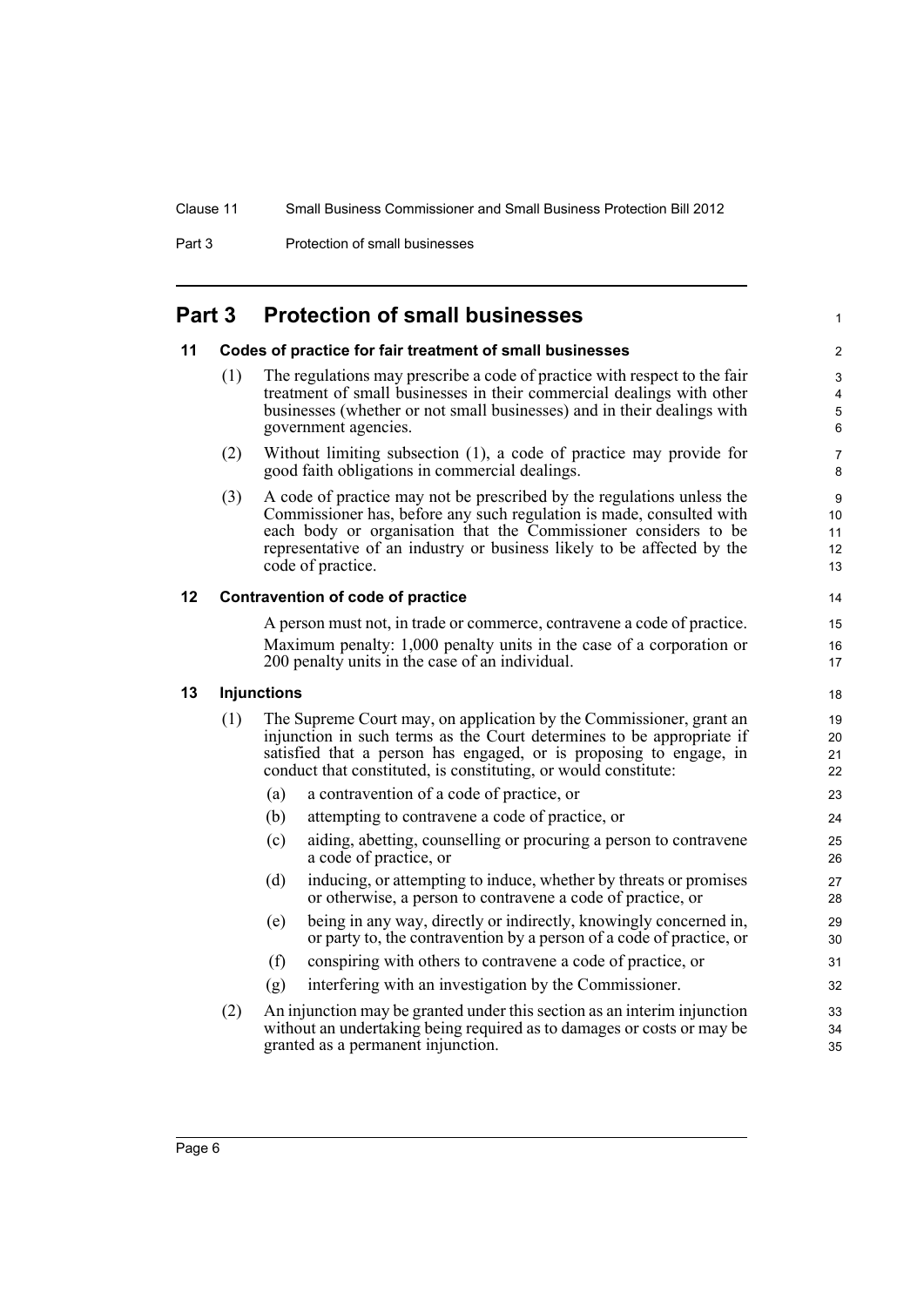Protection of small businesses **Part 3** Part 3

#### <span id="page-12-0"></span>**14 Jurisdiction of CTTT in relation to unfair contracts** (1) The operator of a small business may apply to the Consumer, Trader and Tenancy Tribunal (the *CTTT*) for an order in relation to any contract (being a contract to which the small business is a party) that the operator considers to be harsh, oppressive, unconscionable or unjust. (2) The CTTT has, and may exercise: (a) jurisdiction to determine any application made to it under this section, and (b) the same jurisdiction as the Supreme Court, and all the powers and authority of the Supreme Court, in proceedings in which relief under the *Contracts Review Act 1980* is sought in relation to a contract to which a small business is a party. **Note.** Under the *Contracts Review Act 1980*, the Supreme Court may (among other things) refuse to enforce any or all of the provisions of the contract concerned or make an order declaring the contract void (in whole or in part) or varying (in whole or in part) any provision of the contract. It may also make orders with respect to any consequential or related matter, such as orders for the payment of money (whether or not by way of compensation) to a party to the contract and orders for the supply of services. (3) This section does not affect any jurisdiction of the Supreme Court under the *Contracts Review Act 1980* in relation to a contract to which a small business is a party. 1 2 3 4 5 6 7 8 9 10 11 12 13 14 15 16 17 18 19 20 21 22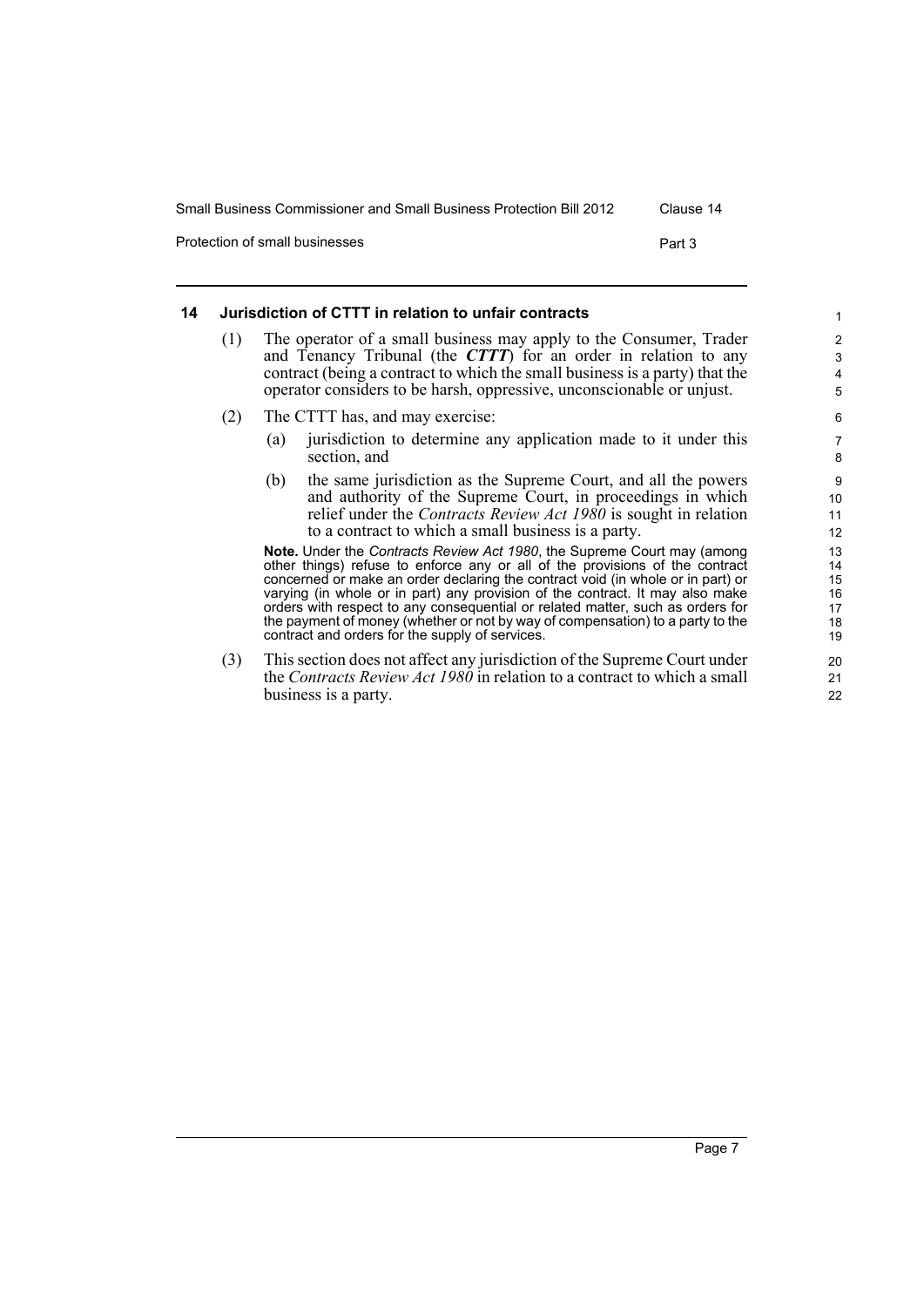1

<span id="page-13-5"></span>34 35

Part 4 Miscellaneous

<span id="page-13-4"></span><span id="page-13-3"></span><span id="page-13-2"></span><span id="page-13-1"></span><span id="page-13-0"></span>

|    | Part 4 | <b>Miscellaneous</b>                                                                                                                                                                                                                                                        |
|----|--------|-----------------------------------------------------------------------------------------------------------------------------------------------------------------------------------------------------------------------------------------------------------------------------|
| 15 |        | <b>Act to bind Crown</b>                                                                                                                                                                                                                                                    |
|    |        | This Act binds the Crown in right of New South Wales and, in so far as<br>the legislative power of the Parliament of New South Wales permits, the<br>Crown in all its other capacities.                                                                                     |
| 16 |        | <b>Personal liability</b>                                                                                                                                                                                                                                                   |
|    | (1)    | A matter or thing done or omitted to be done by:                                                                                                                                                                                                                            |
|    |        | the Commissioner, or<br>(a)                                                                                                                                                                                                                                                 |
|    |        | a member of staff of the Commissioner, or<br>(b)                                                                                                                                                                                                                            |
|    |        | a person acting under the direction of the Commissioner,<br>(c)                                                                                                                                                                                                             |
|    |        | does not, if the matter or thing was done or omitted to be done in good<br>faith for the purposes of executing this Act, subject the Commissioner,<br>member of staff or person so acting personally to any action, liability,<br>claim or demand.                          |
|    | (2)    | A reference in subsection (1) to the execution of this Act includes a<br>reference to the execution of the provisions of any other Act that confer<br>or impose functions on the Commissioner.                                                                              |
| 17 |        | <b>Proceedings for offences</b>                                                                                                                                                                                                                                             |
|    | (1)    | Proceedings for an offence under this Act or the regulations may be<br>dealt with:                                                                                                                                                                                          |
|    |        | summarily before the Local Court, or<br>(a)                                                                                                                                                                                                                                 |
|    |        | (b)<br>summarily before the Supreme Court in its summary jurisdiction.                                                                                                                                                                                                      |
|    | (2)    | If proceedings are brought in the Local Court, the maximum monetary<br>penalty that the Local Court may impose for the offence is 100 penalty<br>units, despite any higher maximum monetary penalty provided in<br>respect of the offence.                                  |
| 18 |        | <b>Regulations</b>                                                                                                                                                                                                                                                          |
|    | (1)    | The Governor may make regulations, not inconsistent with this Act, for<br>or with respect to any matter that by this Act is required or permitted to<br>be prescribed or that is necessary or convenient to be prescribed for<br>carrying out or giving effect to this Act. |
|    | (2)    | The regulations may create offences punishable by a penalty not<br>exceeding 50 penalty units.                                                                                                                                                                              |
| 19 |        | Repeal of Small Business Development Corporation Act 1984 No 119                                                                                                                                                                                                            |
|    |        | The Small Business Development Corporation Act 1984 is repealed.                                                                                                                                                                                                            |
|    |        |                                                                                                                                                                                                                                                                             |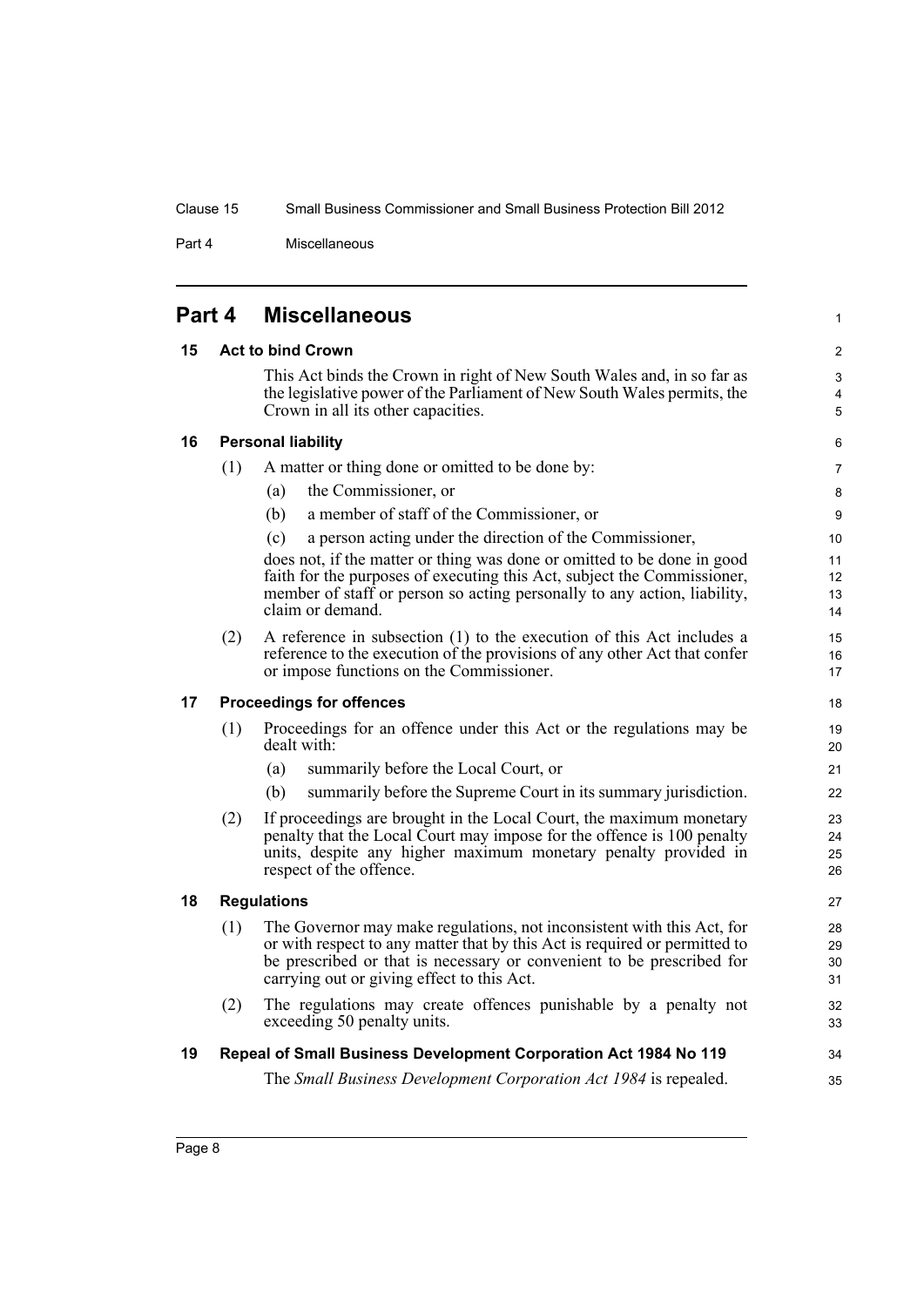Provisions relating to Small Business Commissioner Schedule 1

1  $\mathfrak{p}$ 

#### <span id="page-14-0"></span>**Schedule 1 Provisions relating to Small Business Commissioner** (Section 4) **1 Basis of office of Commissioner** (1) The office of Commissioner is a full-time office and the holder of the office is required to hold it on that basis, except to the extent permitted by the Governor. (2) Chapter 1A of the *Public Sector Employment and Management Act 2002* does not apply to or in respect of the appointment of the Commissioner. **2 Terms of office** (1) Subject to this Schedule, the Commissioner holds office for such term not exceeding 5 years as may be specified in the instrument of appointment, but is eligible (if otherwise qualified) for re-appointment. (2) A person is not eligible to be appointed for more than 2 terms of office as Commissioner (whether or not consecutive terms). **3 Remuneration** The Commissioner is entitled to be paid: (a) remuneration in accordance with the *Statutory and Other Offices Remuneration Act 1975*, and (b) such travelling and subsistence allowances as the Minister may from time to time determine. **4 Vacancy in office** (1) **Vacancies** The office of Commissioner becomes vacant if the holder: (a) dies, or (b) completes a term of office and is not re-appointed, or (c) resigns the office by instrument in writing addressed to the Governor, or (d) becomes bankrupt, applies to take the benefit of any law for the relief of bankrupt or insolvent debtors, compounds with his or her creditors or makes an assignment of his or her remuneration for their benefit, or 10 11 12 13 14 15 16 17 18 19 20 21  $22$ 23 24 25 26 27  $28$ 29 30 31 32 33

(e) becomes a mentally incapacitated person, or

34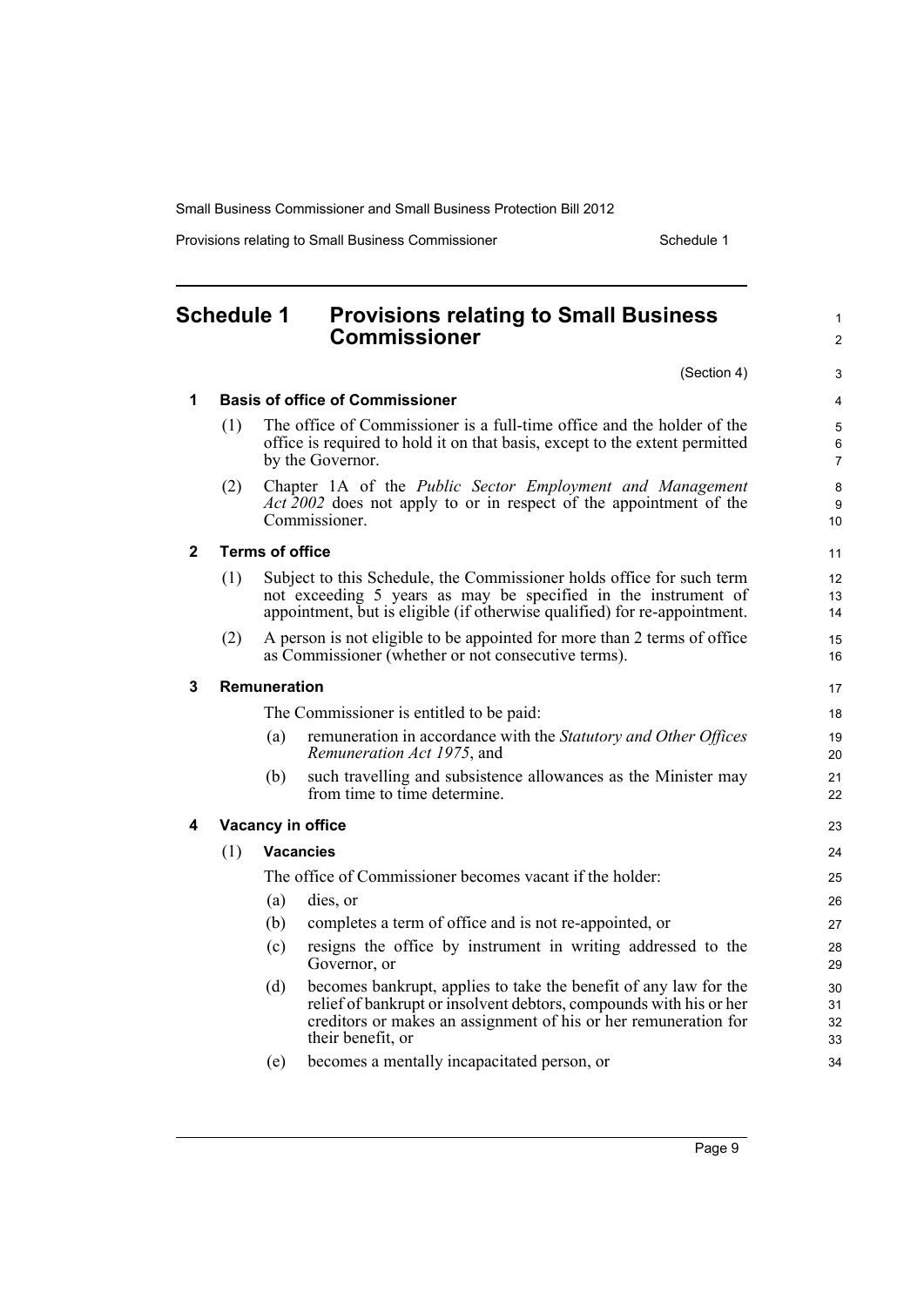Schedule 1 Provisions relating to Small Business Commissioner

(f) is convicted in New South Wales of an offence that is punishable by imprisonment for 12 months or more or is convicted elsewhere than in New South Wales of an offence that, if committed in New South Wales, would be an offence so punishable, or

(g) is removed from office by the Governor under subclause (2).

#### (2) **Removal from office**

The Commissioner may be removed from office by the Governor on the address of both Houses of Parliament.

#### **5 Filling of vacancy**

If the office of Commissioner becomes vacant, a person is, subject to this Act, to be appointed to fill the vacancy.

#### **6 Appointment of acting Commissioner**

- (1) The Minister may, from time to time, appoint a person to act in the office of the Commissioner during the illness or absence of the Commissioner or during a vacancy in the office of the Commissioner. The person, while so acting, has all the functions of the Commissioner and is taken to be the Commissioner.
- (2) The Minister may, at any time, remove a person from office as acting Commissioner.
- (3) An acting Commissioner is entitled to be paid such remuneration (including travelling and subsistence allowances) as the Minister may from time to time determine.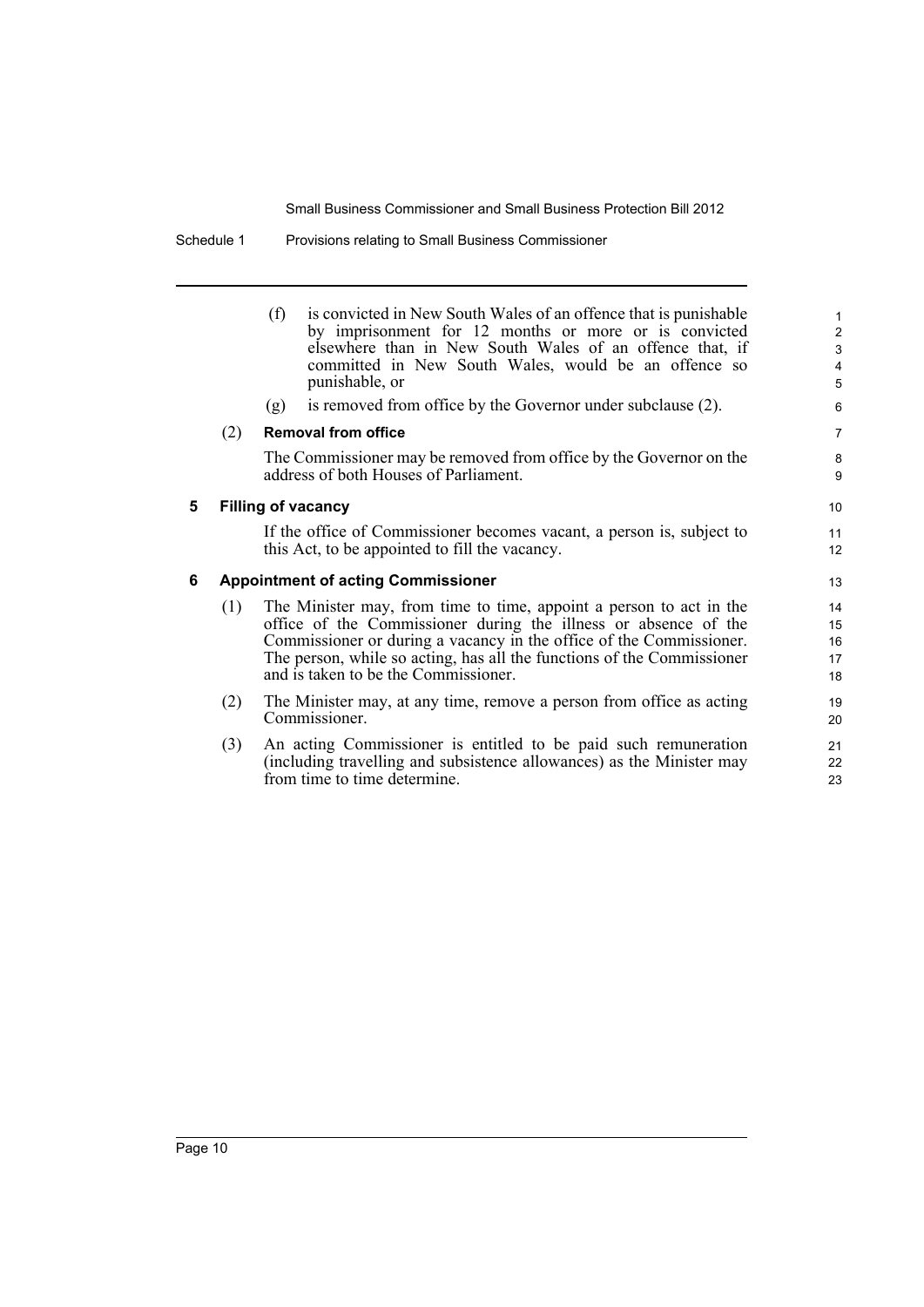Amendment of Acts Schedule 2

<span id="page-16-0"></span>

|       | <b>Schedule 2</b> | <b>Amendment of Acts</b>                                                                                                                                                                                                                                                                                                                                                        | $\mathbf{1}$                     |
|-------|-------------------|---------------------------------------------------------------------------------------------------------------------------------------------------------------------------------------------------------------------------------------------------------------------------------------------------------------------------------------------------------------------------------|----------------------------------|
| 2.1   |                   | <b>Contracts Review Act 1980 No 16</b>                                                                                                                                                                                                                                                                                                                                          | 2                                |
| [1]   |                   | <b>Section 4 Definitions</b>                                                                                                                                                                                                                                                                                                                                                    | 3                                |
|       |                   | Insert at the end of paragraph (e) of the definition of <i>Court</i> in section $4(1)$ :                                                                                                                                                                                                                                                                                        | $\overline{\mathbf{4}}$          |
|       |                   | , or                                                                                                                                                                                                                                                                                                                                                                            | 5                                |
|       |                   | (f)<br>in accordance with section 14 of the <i>Small Business</i><br>Commissioner and Small Business Protection Act 2012,<br>the Tribunal.                                                                                                                                                                                                                                      | 6<br>$\overline{7}$<br>8         |
| $[2]$ | Section 4 (1)     |                                                                                                                                                                                                                                                                                                                                                                                 | 9                                |
|       |                   | Insert in alphabetical order:                                                                                                                                                                                                                                                                                                                                                   | 10                               |
|       |                   | small business means a small business within the meaning of the<br>Small Business Commissioner and Small Business Protection<br>Act 2012.                                                                                                                                                                                                                                       | 11<br>12<br>13                   |
| [3]   |                   | Section 6 Certain restrictions on grant of relief                                                                                                                                                                                                                                                                                                                               | 14                               |
|       |                   | Insert after section $6(1)$ :                                                                                                                                                                                                                                                                                                                                                   | 15                               |
|       | (1A)              | However, a corporation may, to the extent that it is conducting a<br>small business, be granted relief under this Act.                                                                                                                                                                                                                                                          | 16<br>17                         |
| [4]   | Section 6 (2)     |                                                                                                                                                                                                                                                                                                                                                                                 | 18                               |
|       |                   | Insert "a small business or" after "other than".                                                                                                                                                                                                                                                                                                                                | 19                               |
| [5]   |                   | <b>Section 7 Principal relief</b>                                                                                                                                                                                                                                                                                                                                               | 20                               |
|       |                   | Insert after section $7(1)$ :                                                                                                                                                                                                                                                                                                                                                   | 21                               |
|       | (1A)              | In the case of a contract to which a small business is a party, the<br>Court may also make any such decision or order if the Court finds<br>that the contract has become, since the time it was made, unjust<br>to the extent that it applies to the small business.                                                                                                            | 22<br>23<br>24<br>25             |
| [6]   |                   | Section 9 Matters to be considered by Court                                                                                                                                                                                                                                                                                                                                     | 26                               |
|       |                   | Insert after section $9(5)$ :                                                                                                                                                                                                                                                                                                                                                   | 27                               |
|       | (6)               | A reference in this section to a contract or a provision of a<br>contract being unjust at the time the contract was made includes,<br>in the case of a contract to which a small business is a party, a<br>reference to a contract or a provision of a contract that has<br>become, since the contract was made, unjust to the extent that it<br>applies to the small business. | 28<br>29<br>30<br>31<br>32<br>33 |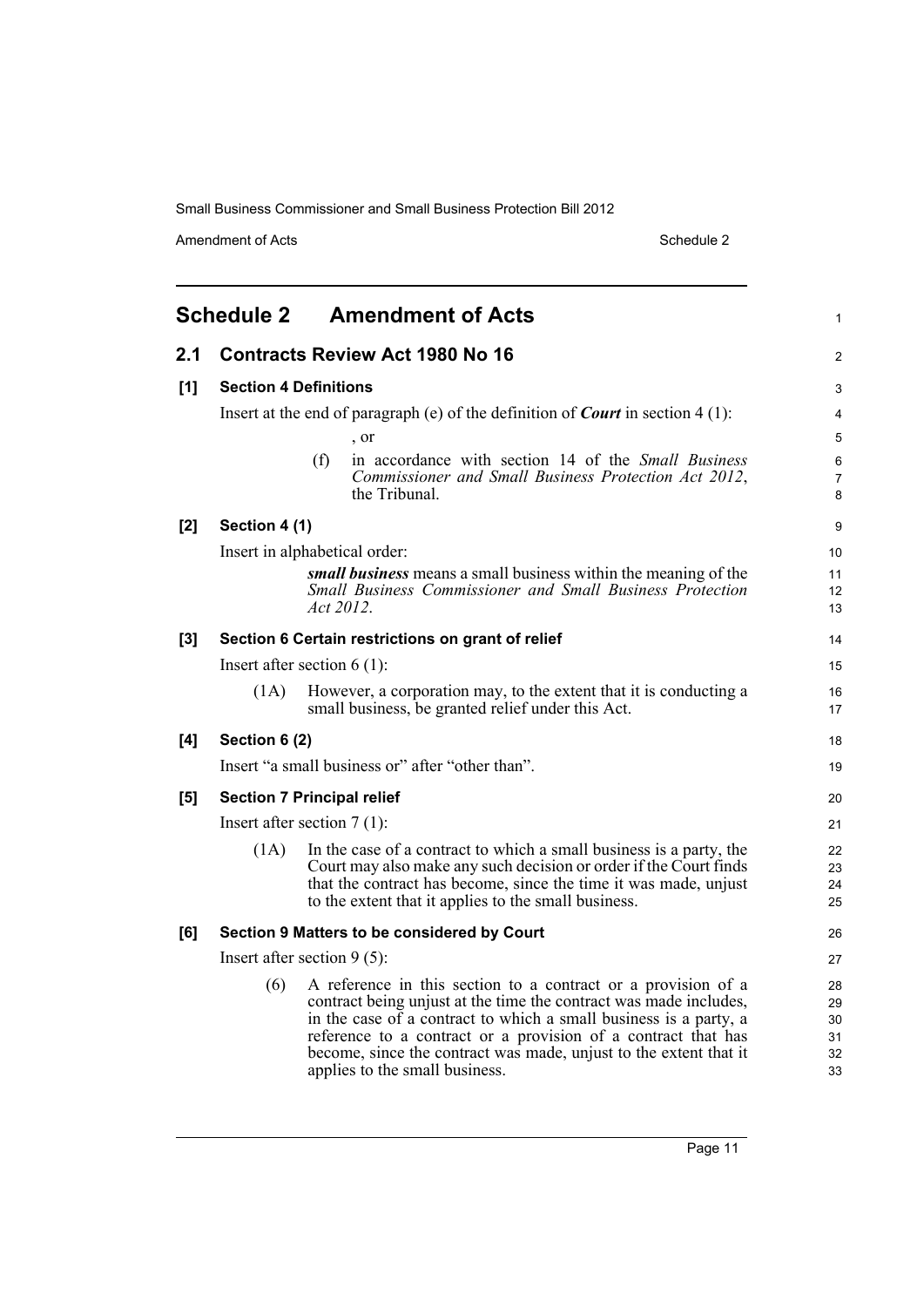Schedule 2 Amendment of Acts

#### **[7] Section 10 General orders**

Insert at the end of the section:

(2) Without limiting subsection (1), if the Court is satisfied, on the application of the Small Business Commissioner, that a person has embarked, or is likely to embark, on a course of conduct leading to the formation of unjust contracts that are likely to involve small businesses, the Court may, by order, prescribe or otherwise restrict, the terms upon which that person may enter into contracts of a specified class that involve small businesses.

#### **[8] Section 12A**

Insert after section 12:

#### **12A Small Business Commissioner may bring proceedings for relief on behalf of small business**

- (1) The Small Business Commissioner may, with the consent of the operator of a small business, bring proceedings for relief under this Act on behalf of the small business.
- (2) If the Small Business Commissioner brings proceedings for relief under this Act on behalf of a small business, the Small Business Commissioner:
	- (a) is to have the conduct of those proceedings on behalf of the small business, and
	- (b) may appear personally or by a legal practitioner or an agent, and
	- (c) may do all such things as are necessary or expedient to give effect to an order or a decision of the Court, and
	- (d) is liable to pay the costs (if any) of the small business.

#### **[9] Section 13 Intervention**

Insert at the end of the section:

(2) In the case of any proceedings in which relief under this Act is sought by a small business, the Small Business Commissioner has the same functions as are conferred on the Minister or the Attorney General under subsection (1). This subsection does not limit the functions conferred on the Small Business Commissioner under section 12A.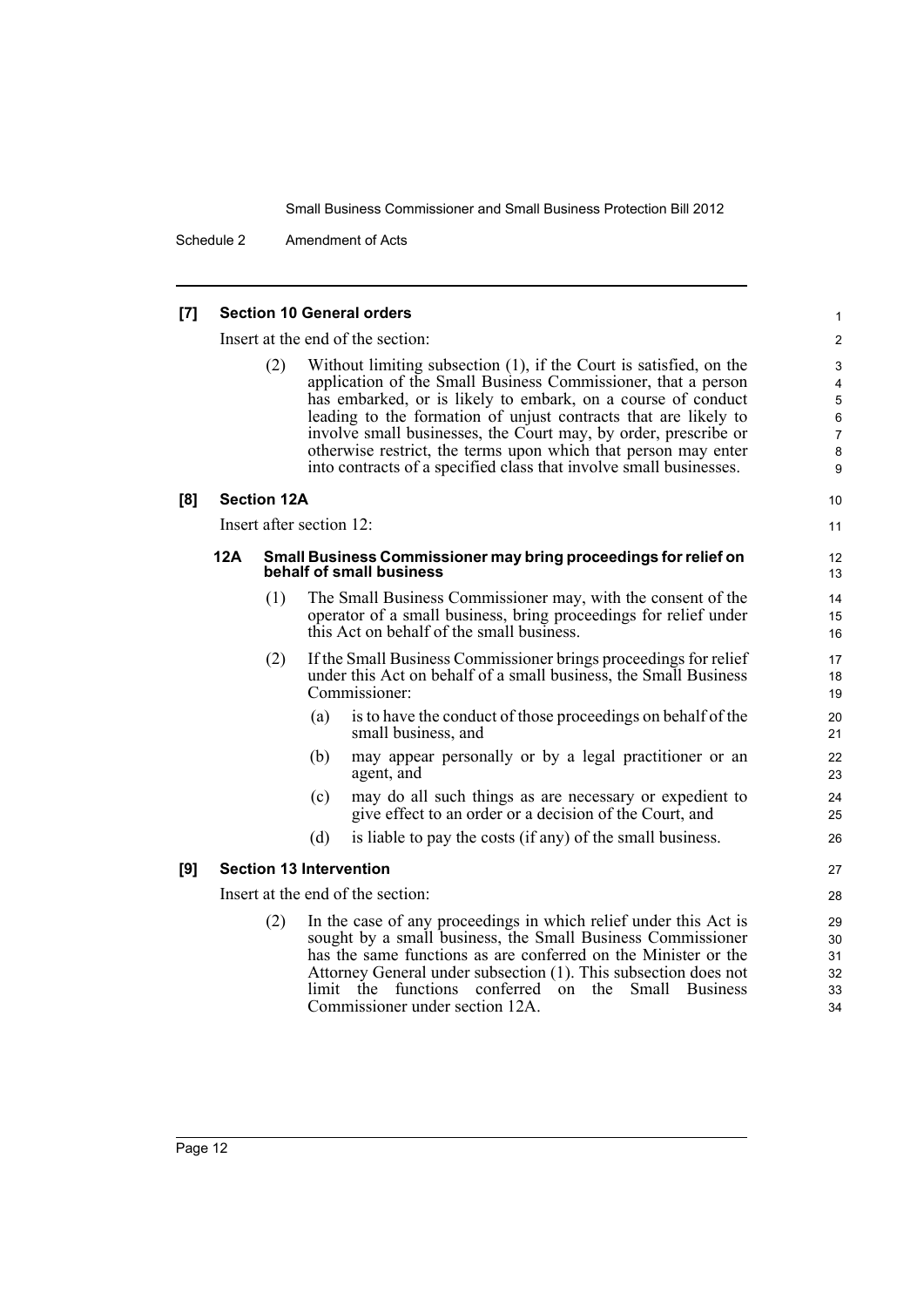Amendment of Acts Schedule 2

|                  | 2.2 Government Information (Public Access) Act 2009 No 52                                                                      | 1                        |
|------------------|--------------------------------------------------------------------------------------------------------------------------------|--------------------------|
|                  | Schedule 2 Excluded information of particular agencies                                                                         | 2                        |
|                  | Insert at the end of clause $2$ :                                                                                              | 3                        |
|                  | The office of Small Business Commissioner-complaint<br>handling, dispute resolution, investigative and reporting<br>functions. | $\overline{4}$<br>5<br>6 |
| 2.3 <sub>2</sub> | <b>Statutory and Other Offices Remuneration Act 1975 (1976)</b><br><b>No 4)</b>                                                | 7<br>8                   |
|                  | <b>Schedule 1 Public offices</b>                                                                                               | 9                        |
|                  | Insert at the end of the Schedule:                                                                                             | 10                       |
|                  | <b>Small Business Commissioner</b>                                                                                             | 11                       |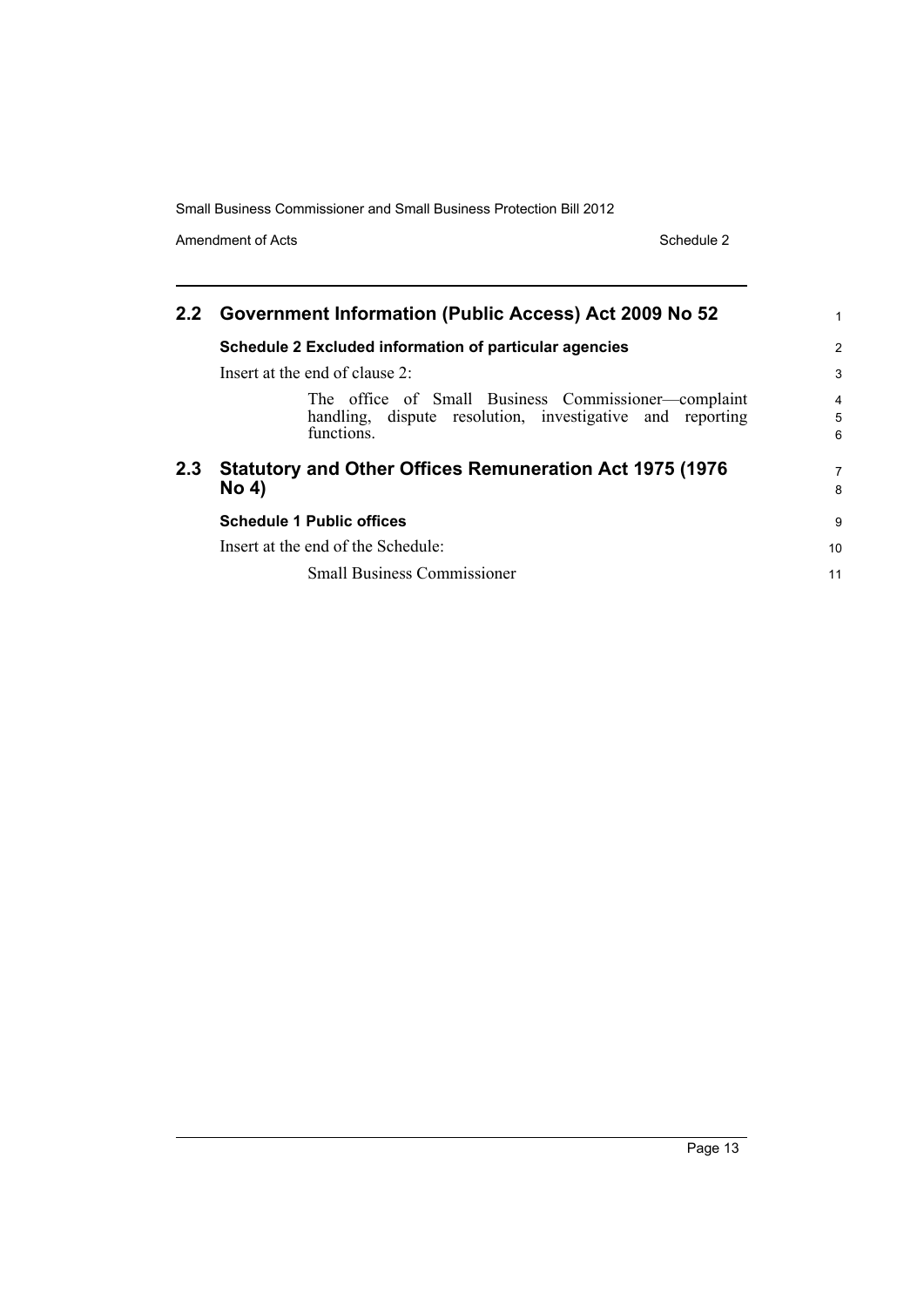Schedule 3 Savings, transitional and other provisions

# <span id="page-19-0"></span>**Schedule 3 Savings, transitional and other provisions**

# **Part 1 General**

## 3 4

19 20

1  $\mathfrak{p}$ 

### **1 Regulations**

- (1) The regulations may contain provisions of a savings or transitional nature consequent on the enactment of this Act or any Act that amends this Act.
- (2) Any such provision may, if the regulations so provide, take effect from the date of assent to the Act concerned or a later date.
- (3) To the extent to which any such provision takes effect from a date that is earlier than the date of its publication on the NSW legislation website, the provision does not operate so as:
	- (a) to affect, in a manner prejudicial to any person (other than the State or an authority of the State), the rights of that person existing before the date of its publication, or
	- (b) to impose liabilities on any person (other than the State or an authority of the State) in respect of anything done or omitted to be done before the date of its publication.

### **Part 2 Provisions consequent on enactment of this Act**

#### **2 Abolition of former corporation**

- (1) The Small Business Development Corporation of New South Wales constituted under the *Small Business Development Corporation Act 1984* as in force immediately before its repeal by this Act (the *former corporation*) is abolished.
- (2) A person who ceases to hold office as a member of the former corporation is not entitled to any remuneration or compensation because of the loss of that office.
- (3) The assets, rights and liabilities of the former corporation become the assets, rights and liabilities of the Crown.